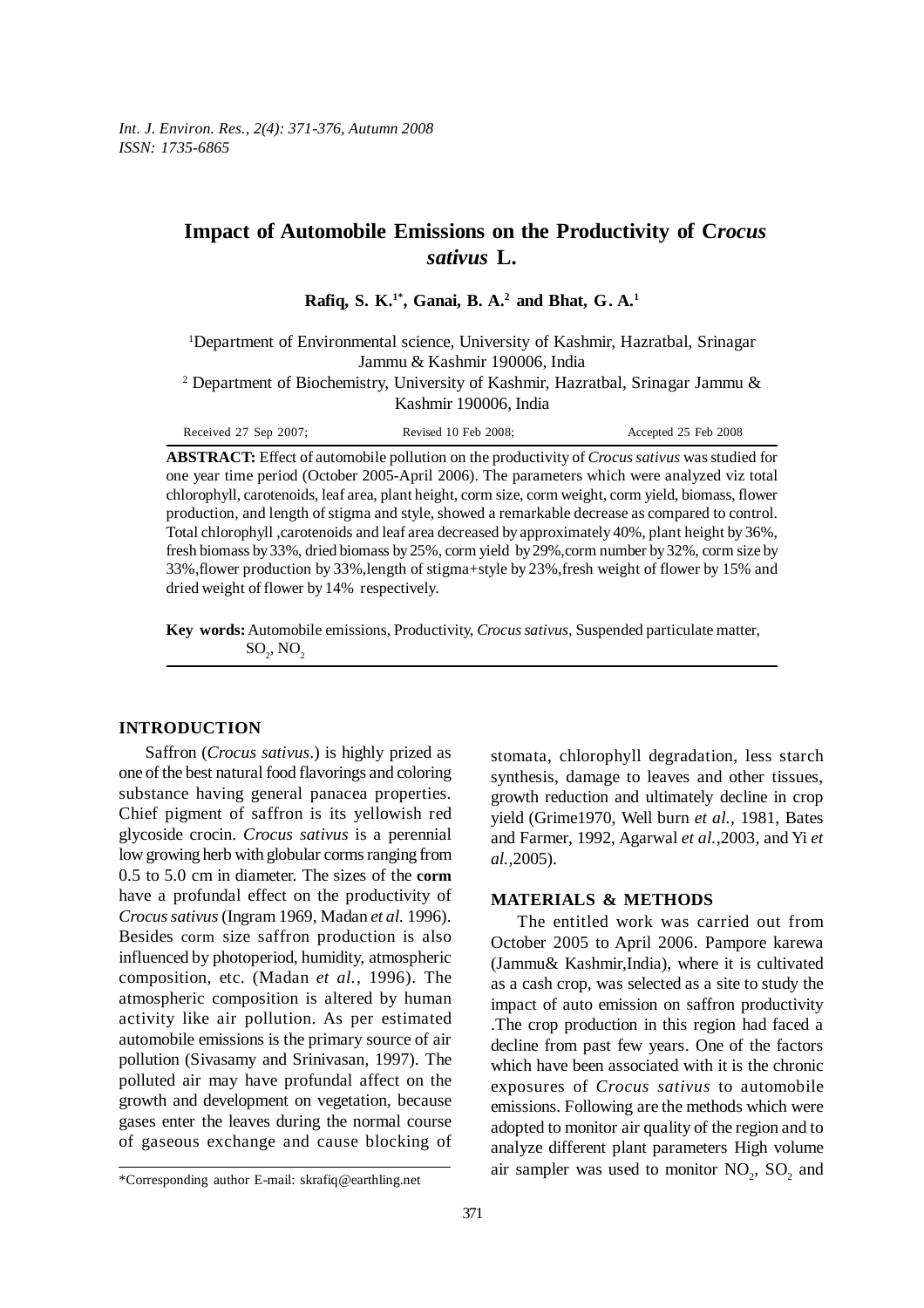suspended particulate matter  $NO<sub>2</sub>$  estimation was done by Merryman *et al.* (1973) method, SO<sub>2</sub> was estimated by West and Gaek (1956) method, and suspended particulate matter was estimated by filtration method. Chlorophyll and carotenoids were extracted in 80% acetone and readings were measured at 645,663,510 and 480 nm and calculations were made according to Arnon (1949) using absorption coefficient. Leaf area was measured by using a long graph paper. The plant height was measured as the maximum length of aerial shoots arising from the apical notes of a corm from the soil surface to its apex. Corms were dug from each quadrate of Im x Im. After removing the soil from the corms they were weighed and recordings were made. The number of corms were also counted and noted down. The dug out corms from a given quadrate of Im x Im were taken out, cleaned and later measured for its diameter with the help of a fiberglass tape. Number of flowers was estimated by harvesting the flowers present in an Im x Im quadrate. The stigmas and styles were then shaved off and measured for its length using a centimeter scale. The flowers after weighed for fresh masses were then dried in sunlight until uniform dried weight was obtained.

#### **RESULTS & DISCUSSION**

The effect of automobile emission on the productivity of *Crocus sativus* is summarized in Tables 1, 2 and 3 and Figs. 1-8. The results of decline in average annual productivity due to automobile emissions at various sites along roadsides are in agreement with each other. The factors most likely to influence the productivity were the synergetic effects of  $NO_2$ ,  $SO_2$  and SPM (Table 1) and the winter conditions that prevailed during winter times, this is in agreement with the finding of Asheden and Mansfield (1978), Murray *et al.* (1992) and Bell and Treshow (2002). The effect of auto emission (NO<sub>2,</sub> SO<sub>2</sub> & SPM) had a detrimental effect on the amount of total chlorophyll and carotenoid as shown in Table 2. Total chlorophyll & carotenoids showed a declining trend along road rides as compared to control. The results are in conformity with the findings of Neubert *et al.* (1993), Tingey *et al.*(1971), Legge *et al.*(1998), Pratibha & Madhu (2000), Hao *et al.*(2002). Agarwal *et al.*(2003) and Yi, *et al.,*2005.

The data (Table 2) reveals that automobile emission also had a detrimental influence on the corm size, corm number, and corm yield along roadside. The declined trend along road sides as compared to control is attributed to the fact that the *Crocus sativus* being a perennial herb is susceptible to pollution and shows reduced photosynthetic activity and less storage of starch in corm. This is in agreement to the results of Well burn *et al.*(1981), Frevert (1984), Modi *et al.*(1992), Legge (1996), Vorobeichik (2002) and Hao *et al.* (2002).

**Table 1. Ambient air monitoring along roadside From October 2005-April 2006**

| <b>SNO</b> | <b>Parameters</b>                    | <b>Permissible</b><br>limits Mean<br>values | <b>Recorded</b><br>concentration |
|------------|--------------------------------------|---------------------------------------------|----------------------------------|
|            | $SO_2$<br>( $\mu$ g/m <sup>3</sup> ) | 30                                          | 58                               |
| 2.         | NO <sub>2</sub><br>$(\mu g/m^3)$     | 30                                          | 84                               |
| 3.         | <b>SPM</b><br>$(\mu g/m^3)$          | 100                                         | 346                              |



Permissible Recorded

**Fig. 1. Comparative ambient air quality**



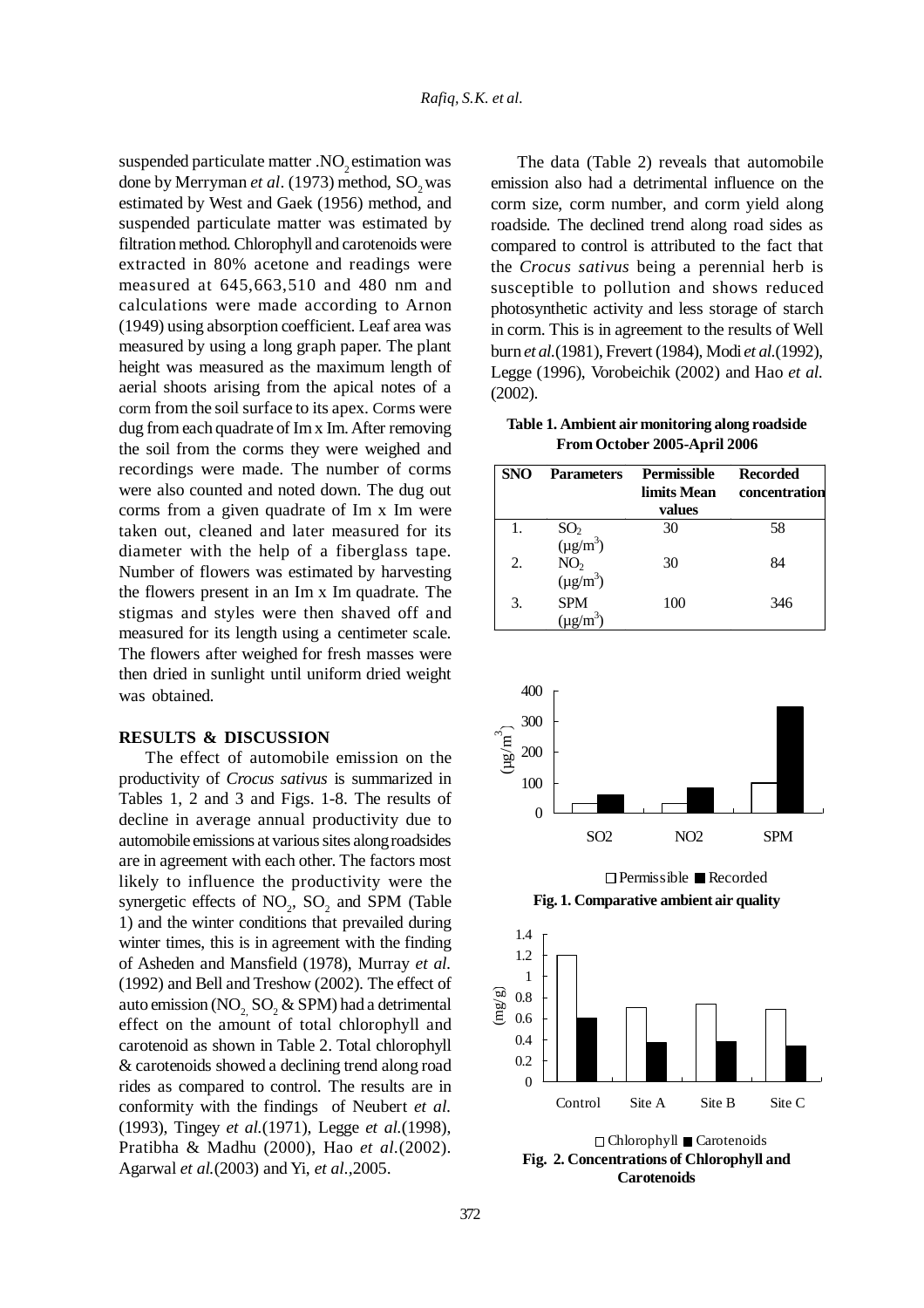

Leaf Area Plant Height





**Fig. 5. Corn yield and number**



**Fig. 4. Fresh and Dry biomass**  $\hfill\Box$  Fresh Biomass  $\hfill\blacksquare$  <br> Dry Biomass



**Table 2. Vegetative plant analysis of** *Crocus sativus* **from October 2005-April 2006**

| <b>S. No</b> | Parameter                            | <b>Control</b> | <b>Exposed Sites along road sides</b> |        |        |
|--------------|--------------------------------------|----------------|---------------------------------------|--------|--------|
|              |                                      |                | Site A                                | Site B | Site C |
|              |                                      | Mean           | Mean                                  | Mean   | Mean   |
| $\mathbf{1}$ | T. Chlorophyll<br>(mg/g)             | 1.20           | 0.71                                  | 0.74   | 0.68   |
| 2.           | Carotenoids<br>(mg/g)                | 0.60           | 0.37                                  | 0.38   | 0.34   |
| 3.           | $\text{cm}^2$ )<br>Leaf Area         | 9.06           | 5.74                                  | 5.10   | 5.94   |
| 4.           | Plant Height<br>(cm)                 | 22.54          | 14.40                                 | 14.50  | 15.05  |
| 5.           | Fresh Biomass above ground $(g/m^2)$ | 46.85          | 31.85                                 | 30.80  | 32.57  |
| 6.           | Dried Biomass above ground $(g/m^2)$ | 9.68           | 7.6                                   | 7.4    | 7.05   |
| 7.           | $(g/m^2)$<br>Corm yield              | 355.71         | 252.85                                | 248.57 | 261.57 |
| 8.           | Corm number $(NO/m2)$                | 62.28          | 43.4                                  | 42.28  | 42.28  |
| 9.           | Corn size<br>(cm)                    | 2.72           | 1.82                                  | 1.86   | 1.81   |

*Int. J. Environ. Res., 2(4): 371-376, Autumn 2008*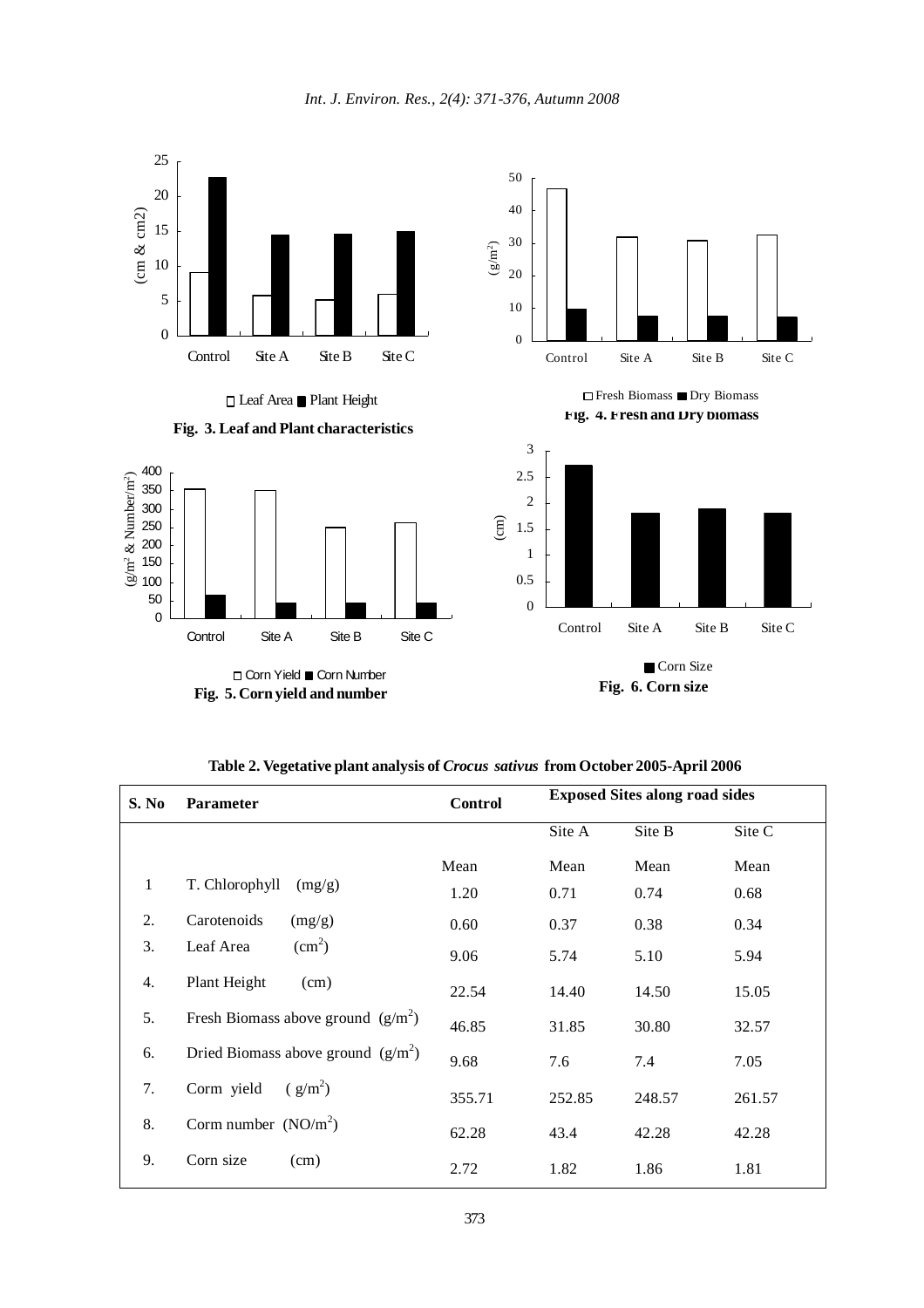| S. No          | <b>Parameter</b>                                 | <b>Control</b> | <b>Exposed Sites along road sides</b> |        |        |
|----------------|--------------------------------------------------|----------------|---------------------------------------|--------|--------|
|                |                                                  |                | Site A                                | Site B | Site C |
|                |                                                  | Mean           | Mean                                  | Mean   | Mean   |
| 1              | (NO/m <sup>2</sup> )<br><b>Flower Production</b> | 34             | 23.0                                  | 22.0   | 24.0   |
| $\overline{2}$ | Length of Stigma + Style<br>(cm)                 | 3.96           | 3.0                                   | 3.2    | 3.0    |
| 3              | Fresh weight of flowers $(g/m^2)$                | 3.270          | 2.800                                 | 2.850  | 2.800  |
| 4              | Dried weight of flowers $(g/m^2)$                | 0.483          | 0.417                                 | 0.421  | 0.414  |

| Table 3. Flower production /m², length stigma + style, fresh weight of Flowers/m² and dried weight of flowers/ |  |
|----------------------------------------------------------------------------------------------------------------|--|
| $m2$ (October and November 2005)                                                                               |  |



**Fig. 7. Flower production at control and exposed sites**





374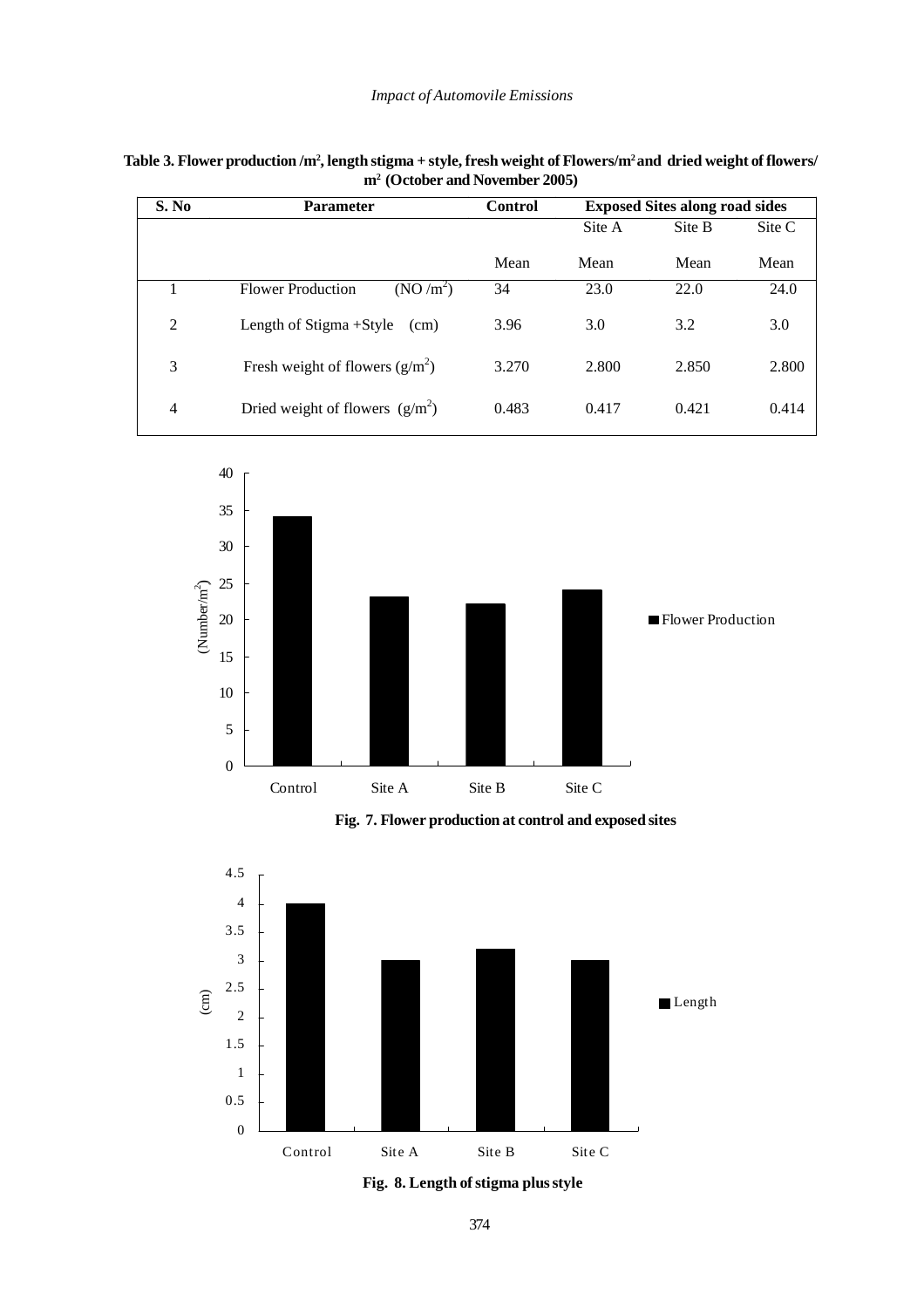# **CONCLUSION**

Plant height, leaf area and biomass is influenced by corm size (Srinivastava, 1963,1964). During the period of study, plant height, leaf area and biomass showed a remarkable declined. These results are in total agreement with the reports of Grime (1970), Pandey (1974), Gilani (1977), Jacobson (1987), Bates & Farmer (1992), Kamalakar (1992) and Agarwal *et al*.(2003).The number of flowers / quadrate and length of stigma + style were highly influenced by auto emissions along roadside. The number of flowers and length of stigma + style is directly related to the corm size and yield. Hence the results obtained are in close proximity with that of Madan *et al*.(1966), Pandey *et al*.(1974), and Munshi and Zargar (1991).

#### **ACKNOWLEDGEMENTS**

Our grateful thanks are due to Dr. A.R Yousuf, Head Department of Environmental Science for inspiring guidance and valuable suggestions.

#### **REFERENCES**

Agarwal, M., Singh, B. Rajput, M. Marshal, F. and Bell, J. N. (2003) Effect of Air pollution on peri urban agriculture a case study. Environ. Pollut., **126**(3), 323- 329.

Arnon, D.I. (1949) Acetone method for the extraction of chlorophyll from leaf tissues: Plant Physio., **24**, 1- 15.

Asheden, T.W. and Mans field T. A. (1978) Extreme Pollution sensitivity of grasses when  $\mathrm{SO}_2$  and  $\mathrm{NO}_2$  are present in the atmosphere together. Nature, **273**, 142- 143.

Bates, J. W. and farmer, A. M.(1992) Brophytes and Lichene in a changing environment. Clare don press. Oxford.

Bell J. N. B and Treshow, M. (2002). Air Pollution & Plant Life 2<sup>nd</sup> editor. Publication. John Willy and sons, New York, U.S.A.

Gillani, A. G. (1977) Methods of increasing saffron productivity. Temat Sb TR Azerb N.H SadovodatuVinogradarotiva Subtrop*.* Kultur (1976) 9 104 -108 (C.F) DIALOGY Information service Inc).

Grime, J. P. (1970). People and plants in Derbyshire. Naturalist trust matlock.

Hao, J., Li, J., Duan, L. He, K. and Dai, W. (2002) Evaluation of forest damage cost from emission:a case study in Hunan Province, China, Huan Jing Ke Xue, **23** (6), 1-5.

Ingram, J. S. (1969). Saffron. Tropical science. 177- 184.

Jacobson J. S., Os melorki, J., Yamada, K. and Heller, I.(1987) The influence of stimulated acid rains on vegetation and reproductive tissue of cucumber *(Cucumis sativus L.)* New physio., **105**, 139-147.

Kamalakar, J. A.(1992) Response of plants to auto exhaust pollution. Acta Bot. Indica*,* **20**, 84-88.

Legge , A. H., Noral, M. and Krupa, S. V. (1996) Modeling the numerical relationship between chronic ambient sulpur dioxide exposure and tree growth. Can. J. Forest Res., **26**, 689-695.

Legge A. H., Jagar, H. J. and Krupa, S. V. (1998).  $\mathrm{SO}_2^{\vphantom{\dagger}}$  in recognition of air pollution injury to Vegetation. In R.B Flagler, Ed a Pictorial atlas 2nd edition PP 33-42.Air and waste management association Pittsburg.

Madan C.I., Kapur, B.M. and Gupta, U.S. (1966). Saffron Econom. Botan., **20** (4), 377–385.

Merryman, E.L., Spicer, C.W. and Levy, A.(1973) Evaluation of arsinite modified Jacobs Hochheiser procedure. Environ. Sci. Tech., **7**, 1056-1059.

Modi, S., Siddiqui, N., Rai, S. and Rai, P.K. (1992) *Foliar injuries in Diospyros Melanoxlon roxb*. Corm exposed to auto exhaut Pollution. Indian J. Appl. Bio., **7** (1), 29- 32.

Munishi, A. M. and Zargar G. H. (1991) Variation in the natural population of saffron(*Crocus sativus*) crop in Kashmir and performance of some selected sub population. Phytobredon, **7** (1&2), 62 -70.

Murray, F., Nilson, S. and Monk, R. (1992)  $\mathrm{NO}_2^{\vphantom{1}}$  &  $\mathrm{SO}_2^{\vphantom{1}}$ mixture stimulates barley grain production but depress clover growth. Environ. Exp. Botan., **30**, 215 – 223.

Neubert, A., Kley, D., Wildt, J., Segschneidesdewr, H. J. and Forstel, H. (1993) Uptake of  $NO, NO_2 \& O_3$  by sunflower (*Helianthous annoul*) and tobacco plant *(Nicotian tobacum)* and its dependence on stomatal conductivity. Atmos. Environ., **27** (14), 2137 -2145.

Pratiba, S. and Madhu, S. ( 2000) Change in chlorophyll and total free amino acids of Gram in response to  $SO<sub>2</sub>$ . exposure. Lander field conditions Poll. Res., **19** (1), 95- 97.

 Panday, D., Panday, V. S. and srivaotava, R. P. (1974) A note on the effect of the size of corms on the sprouting and flowering of saffron.Progr. Horticul*.,* **6** (2-3), 89- 99.

Sivasamy, N. and Srinivasan, V. (1997) Environmental pollution and its control by trees. *Employement news*. New Delhi (29th march -4th April 1997) xxi. **52**, 1-2.